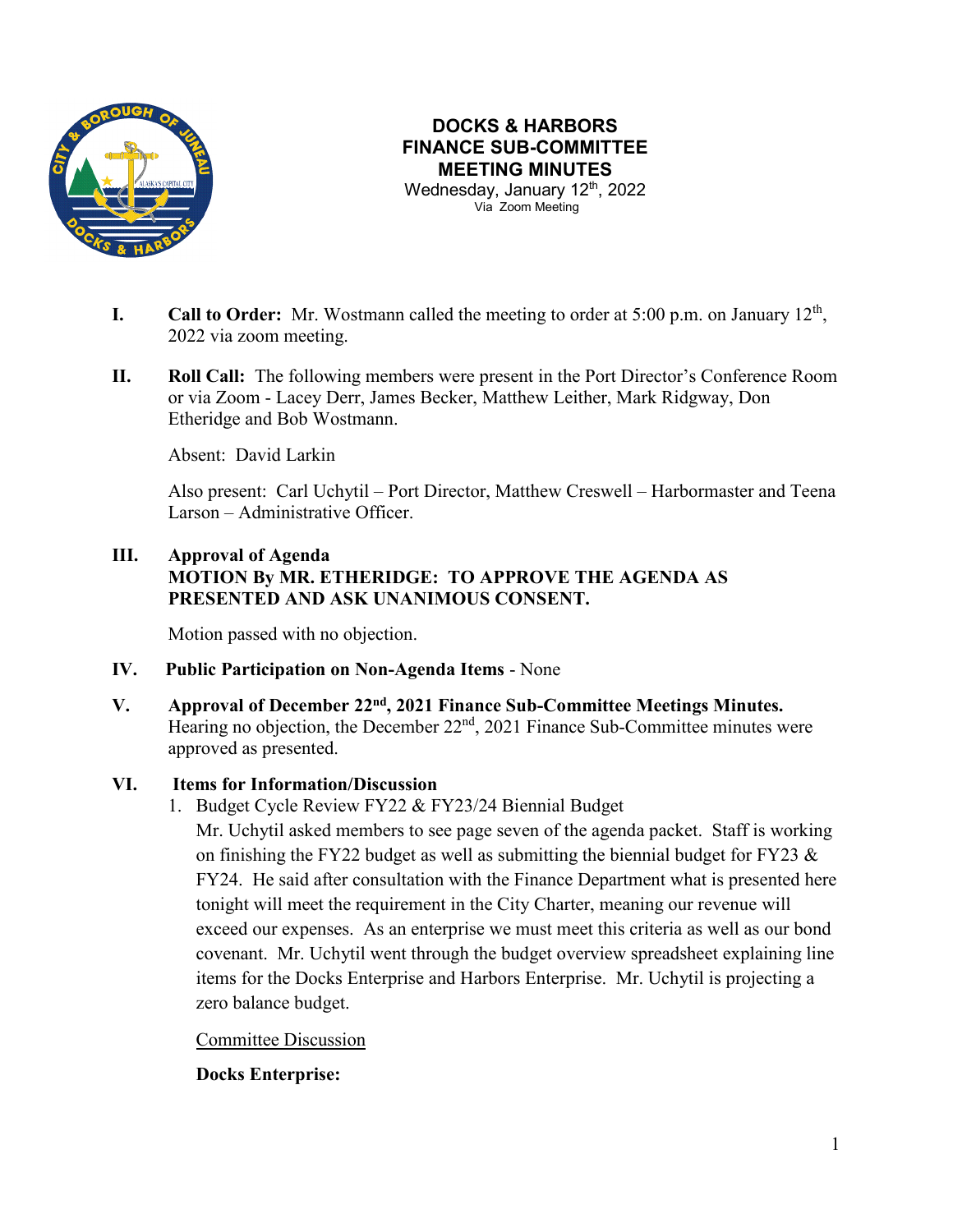

Wednesday, January 12<sup>th</sup>, 2022 Via Zoom Meeting

Mr. Wostmann asked about a few line items with large discrepancies from prior years. His first question was about *Contractual Training* and the large increase from prior years like FY19.

Mr. Uchytil said much of that training has to do with the facilities security training requirements for Mr. Jeremy Norbryhn - Deputy Harbormaster and Mr. Scott Hinton – Port Operations Supervisor.

Ms. Larson said there will also be contractual training for the part-time limited employees. They will all need CPR/First Aid training, flagger training and safety training.

Mr. Wostmann asked about the line item *Repairs*. It took a significant jump from FY19 at \$7,000 to projecting FY22, FY23 and FY24 as high as \$60,000.

Ms. Larson said a lot of that figure was for the lighting on the cruise ship docks. The first repair we had on the CT Dock was over \$30,000 and we have additional repairs expected.

Mr. Wostmann asked about the equipment and if these types of repairs were normal.

Mr. Uchytil said all of the LED lighting along the catwalk has failed and needs to be replaced. The cost is unfortunate, but with the placement right along the water and exposure to winds it is something that can occur.

Mr. Wostmann said lighting is very important, it is just unfortunate it needs to be replaced. He also asked when the lighting was installed.

Mr. Uchytil said it was installed in 2016 and 2017.

Mr. Wostmann asked about the *Building Maintenance Division Charges* line item. It increased from \$19,000 in FY19 to \$30,000 in FY24.

Ms. Larson said the price is set by CBJ and cannot be changed.

Mr. Wostmann asked for clarification on *Spec & Prop*.

Mr. Uchytil said it was specialty property insurance and the cost has doubled since FY19.

Mr. Wostmann also asked if there was a shift in where we record *All Other Workforce* expenses.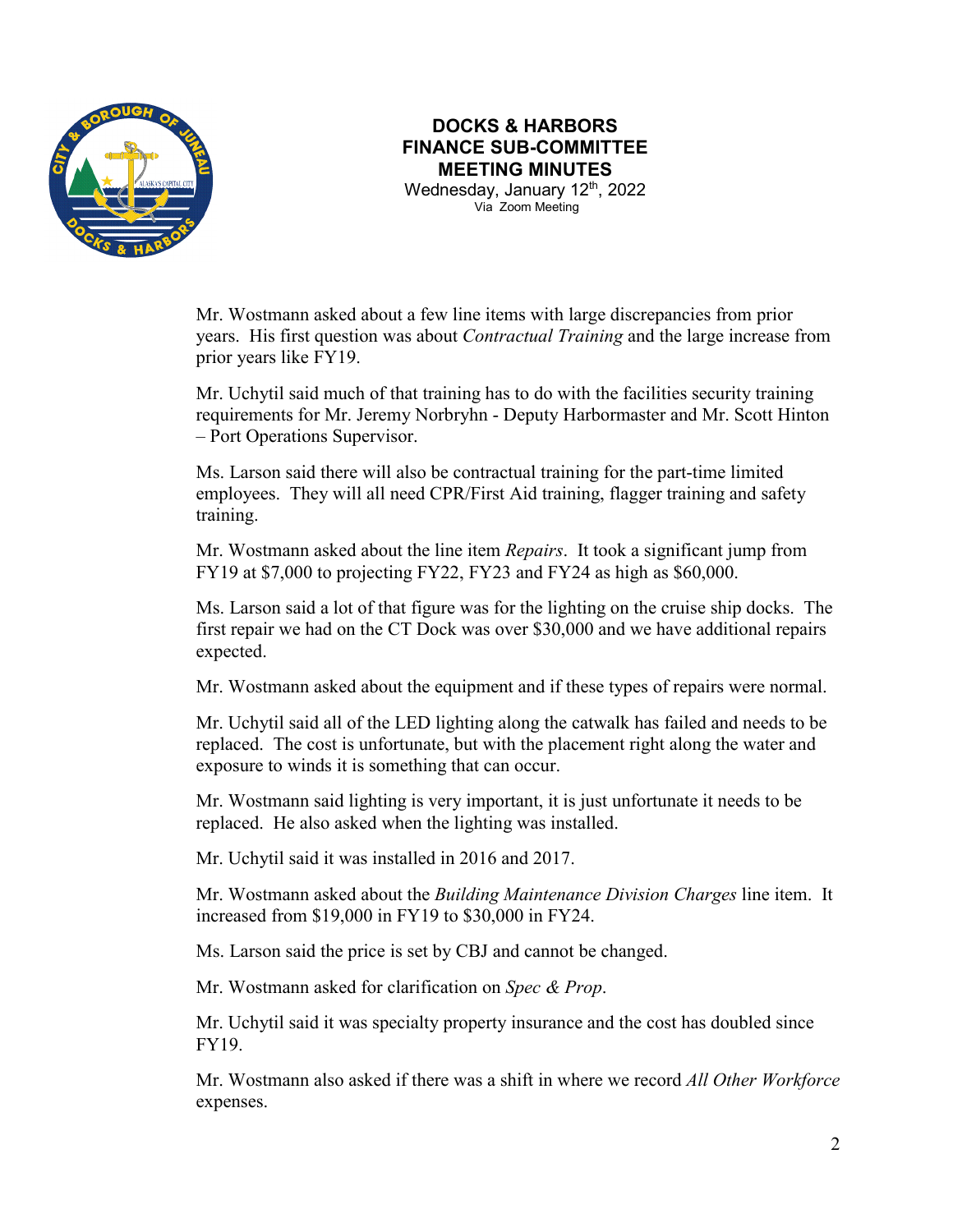

Wednesday, January 12<sup>th</sup>, 2022 Via Zoom Meeting

Mr. Uchytil said it is for the engineering staff. Their salaries are required to be paid through CIP projects with the exception of about 10% to 15% of their time is attributable to the Docks Enterprise and Harbors Enterprise.

Mr. Wostmann wanted clarification on the *Port Development* fee in FY21 in the amount of \$350,964.

Mr. Uchytil said it was to get us close to the \$448,500 we normally receive from Marine Passenger Fees that we did not collect in FY20. We received the same amount but it came from through different revenues account to offset the loss.

#### **Harbor Enterprise:**

Mr. Uchytil said the Harbor Enterprise is 50% salaries and 50% commodities and services. We have close to a neutral budget between our revenues and expenditures. We are currently forecasting almost \$240,000 in additional lease expenses for the UAS property. We also have an increase in payroll with the new part-time limited FTE's and the addition of a Harbor Security Officer position.

Mr. Ridgway asked for an explanation in the discrepancies in the *Licenses, Permits and Fees* section.

Mr. Uchytil said that is where we moved money from the Dock Enterprise to the Harbor Enterprise. The bulk of that was for what we anticipated for the nine Vendor Booth Permits which are \$30,000 each.

Ms. Larson said last season they did not start until July of 2021, which was FY22. The permits were at a discounted rate, but will be accounted for twice in FY22.

Mr. Leither inquired about the *Rents* line and asked if the significant increase was due to the UAS lease increase.

Mr. Uchytil confirmed it was significantly higher to show the rental increase for the UAS property.

Mr. Wostmann inquired about the large increase for the *Repairs* line.

Mr. Uchytil said he looks at the budget like an authorization to spend. It is one of those numbers where we do not know what the future will be. FY21 actuals are at \$124,000 and we have had an austerity program the last few years because of Covid. There is a need to do repairs at the Fisherman's Terminal and at Taku Harbor. He worked with the Harbormaster to come up with the figure here, which also includes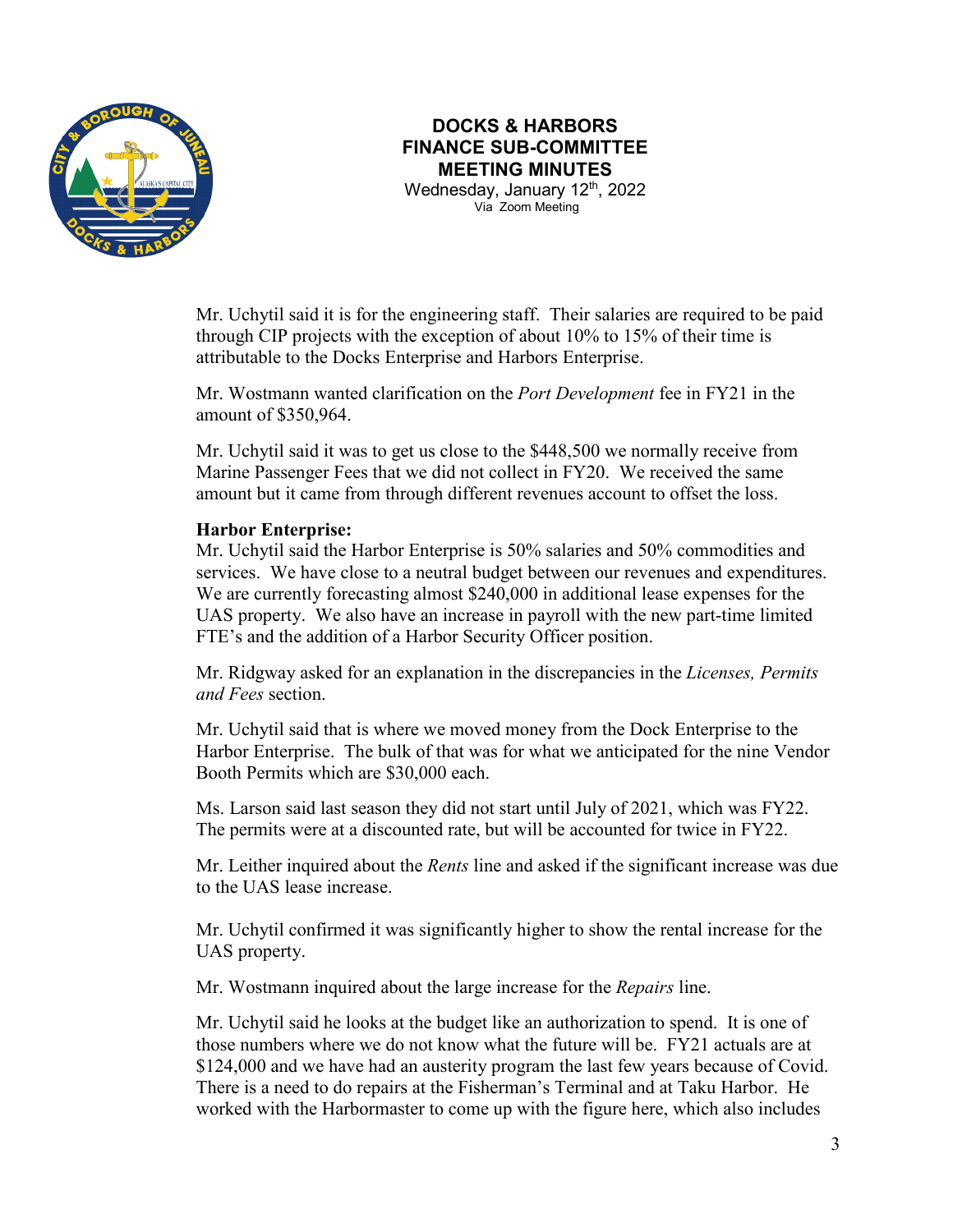

Wednesday, January 12<sup>th</sup>, 2022 Via Zoom Meeting

lighting needs at the Auke Bay Loading Facility. If there is money left over we are able to use it to buy things like the up-and-out rescue ladders. It is a large number but it gives us flexibility to make repairs as needed.

Mr. Wostmann again pointed out the cost doubling for the *Building Maintenance Division Charges.*

Mr. Uchytil explained there was a policy change within CBJ on the process. In FY19 we paid CBJ \$30,000 for a maintenance contract, but we also paid a fee anytime we made a call-out. The new guidance gives us unrestricted use up to a certain level. Once we reach that level we move into an extraordinary costs section. This is a nonnegotiable fee, but in the long-term we will get more for our money.

Mr. Creswell said we used to be charged for services, but now they have gone to full cost allocation and look at two or three years previous to forecast the next two years. As we get new facilities and our old ones get older there is bound to be an increase in the maintenance needs and costs. The more maintenance we do in-house the lower this CBJ fee will be going forward. The other nice aspect of this change is when a large cost is incurred it does not come out of our budget immediately, it gives us time to budget for it accordingly.

Mr. Wostmann wanted to go over the *Fleet Replacement Reserve* line.

Ms. Larson said it was required throughout all of CBJ to be able to pay for all anticipated fleet needs for ten years. We were not able to meet that so they asked us to increase our contribution.

Mr. Wostmann asked if our equipment was not lasting for ten years, or if there was another reason we were not meeting past contributions.

Ms. Larson said she thinks our equipment has actually been lasting longer than projected but we have big needs coming up with a loader, a boat and several other things.

Mr. Creswell said CBJ requires all of our major equipment to be on a fleet replacement reserve and have the funding in place. We have been lucky to recapitalize, with the exception of a couple vehicles most equipment is six to eight years old. He is hopeful when it comes to a loader or boat we can apply for a grant to cover the cost, but we still need to have that listed and the funding in place.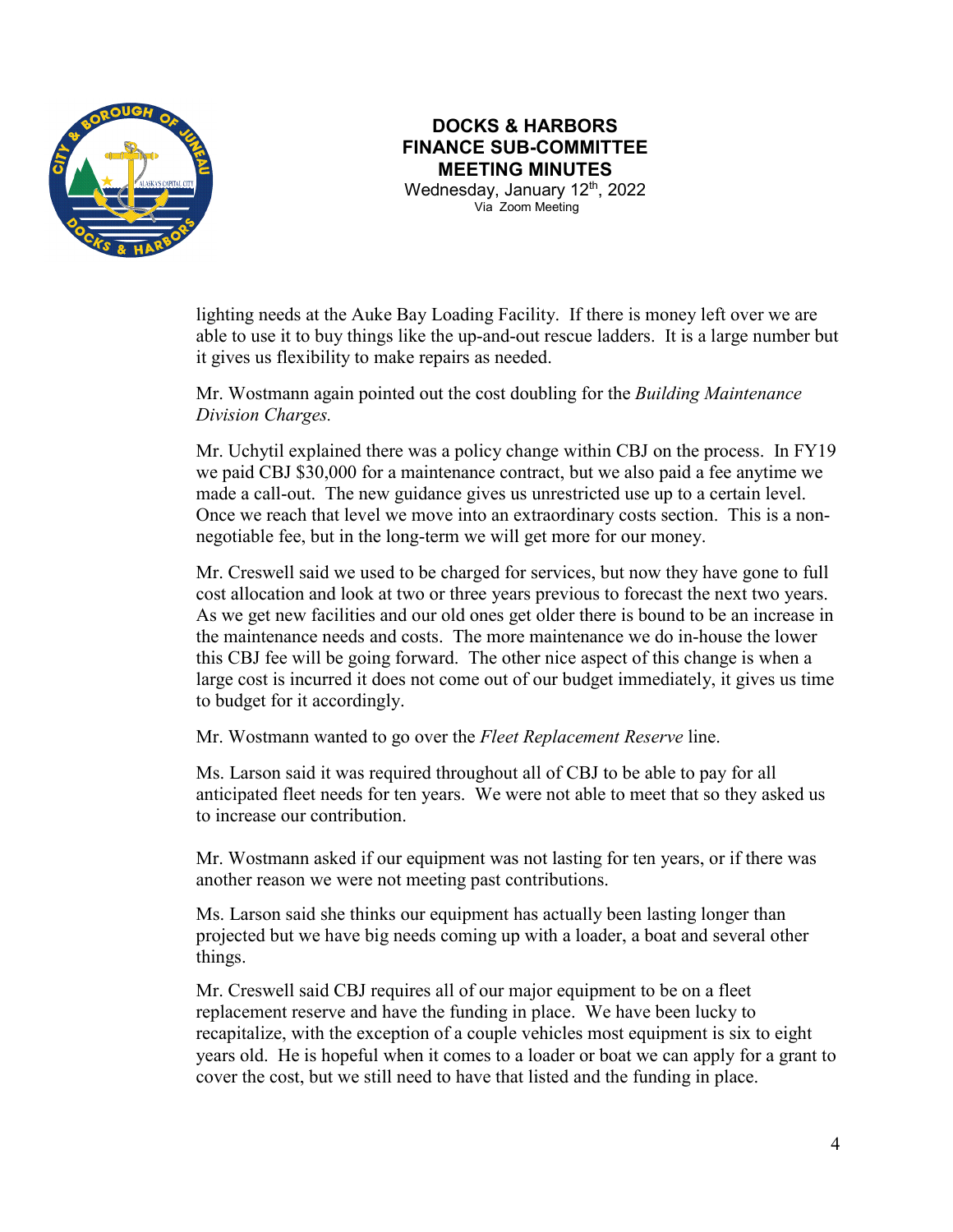

Wednesday, January 12<sup>th</sup>, 2022 Via Zoom Meeting

Mr. Leither asked about the *Bank Card Fees*, and why it costs \$80,000 per year.

Mr. Wostmann explained they are the fees charged by the credit card processor. He said he was interested in a discount for receiving cash or check, or maybe we could pass that charge on to the customer so we do not need to budget it as an expense. He explained CBJ has contracts with the credit card processor and we cannot change the company.

Public Comment – None

2. Regulation Changes – Consumer Price Index (CPI)

Mr. Uchytil said the Law Department has indicated a willingness to advance CPI adjustments to multiple rates at once.

#### Committee Discussion

Mr. Ridgway asked if it would be last year's CPI added to these rates if it passes. He also wanted to know what date the CPI would change the rate.

Mr. Uchytil said most of the moorage fees are tied to our fiscal year. Typically the  $1<sup>st</sup>$ of July is when our moorage rates increase that already have a CPI adjustment included in the regulation. He would like to discuss with Law to clarify the date for cruise ship fee adjustments. Every year in January we communicate with the cruise ship industry and Mr. Kirby Day and give them the rates. He agreed with Mr. Ridgway that we need to write it into regulation so it will be for an entire cruise season and not a fiscal year.

Mr. Wostmann asked if staff has a preference on the date to change the cruise ship fees. Whether it should be like the others at the beginning of the fiscal year, or the tourist season on May  $1<sup>st</sup>$ .

Ms. Larson said she thinks moorage is fine changing July  $1<sup>st</sup>$ . She liked Mr. Uchytil's suggestion about the cruise industries CPI adjustment on May  $1<sup>st</sup>$ .

Mr. Ridgway asked about the struck-out language regarding rounding to the nearest cent. He was curious if anyone saw a source of complication with the current wording.

Mr. Uchytil said he worked with Law trying to be as consistent as possible for all the fees so there is predictability.

#### Public Comment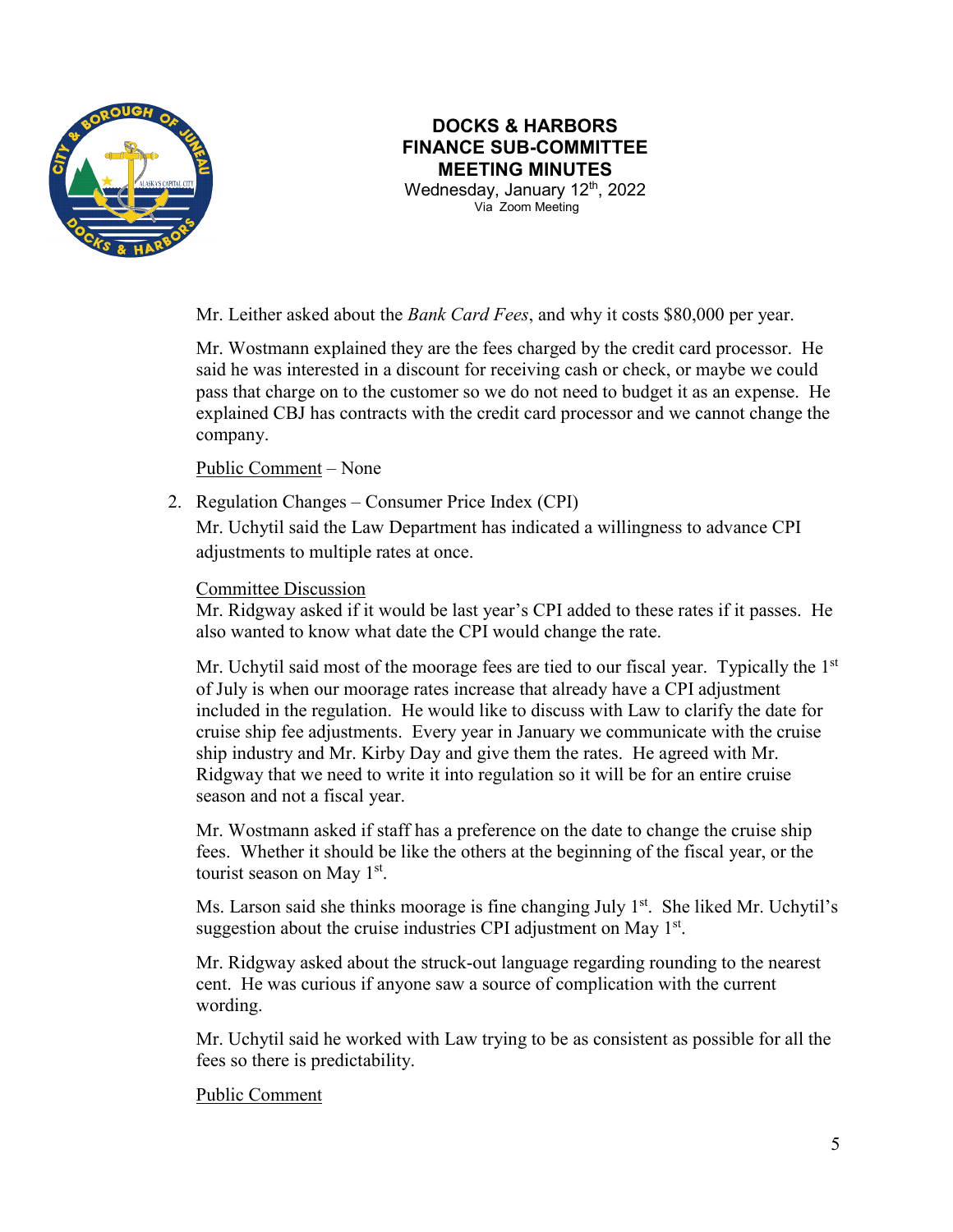

Wednesday, January 12<sup>th</sup>, 2022 Via Zoom Meeting

Mr. Kirby Day – Juneau, Alaska

He said the industry deals with this in a variety of ways all over the world. For instance, Hawaii's season is from October to March. He thinks it would be beneficial to have one fee per cruise season. It is not impossible to have it change in July, but it would be much simpler to have a standard fee for the entire season. The industry usually budgets a year out and completes their budgets in June.

3. Harbor Rate Study - Update

Mr. Uchytil met with HDR and we are close to executing a contract. We have discussed the order of their work and if there will be interviews ahead of the document reviews.

Committee Discussion

Mr. Leither spoke about how this has been moving along with the different committees and he thought there would be a vote on it at some point. He remembered Mr. Uchytil said in previous meetings that a vote was not needed for him to proceed, but he thought a vote would be done anyway.

Mr. Uchytil said he could bring it to the Operations/Planning Committee next week if that is the will of the Board.

Mr. Wostmann said he would feel more comfortable with one last quick look at it. He also thought the final decision to move it to the Operations/Planning Committee should be up to the Chair, Mr. Ridgway.

Mr. Ridgway asked for clarification from Mr. Leither on what he was requesting. Does he want an Operations/Planning Committee vote to award the contract?

Mr. Wostmann said he wanted it clearly understood that the vote would not be for negotiations of the contract, only an up or down, yes or no vote to award the contract. If a member had a significant issue with what is proposed they could address it.

Mr. Ridgway said if Mr. Leither really needed to see it, but he has faith in staff and said staff has been doing things like this for a very long time. He said Mr. Uchytil can put it on the agenda if he would like, but please be brief. Mr. Ridgway said he personally does not feel it is needed. If Mr. Wostmann and Mr. Leither need further assurance that is fine.

Mr. Wostmann said he has no doubt Mr. Uchytil has done a good job of negotiating the contract. He feels a final review by the authority is always a good idea, although,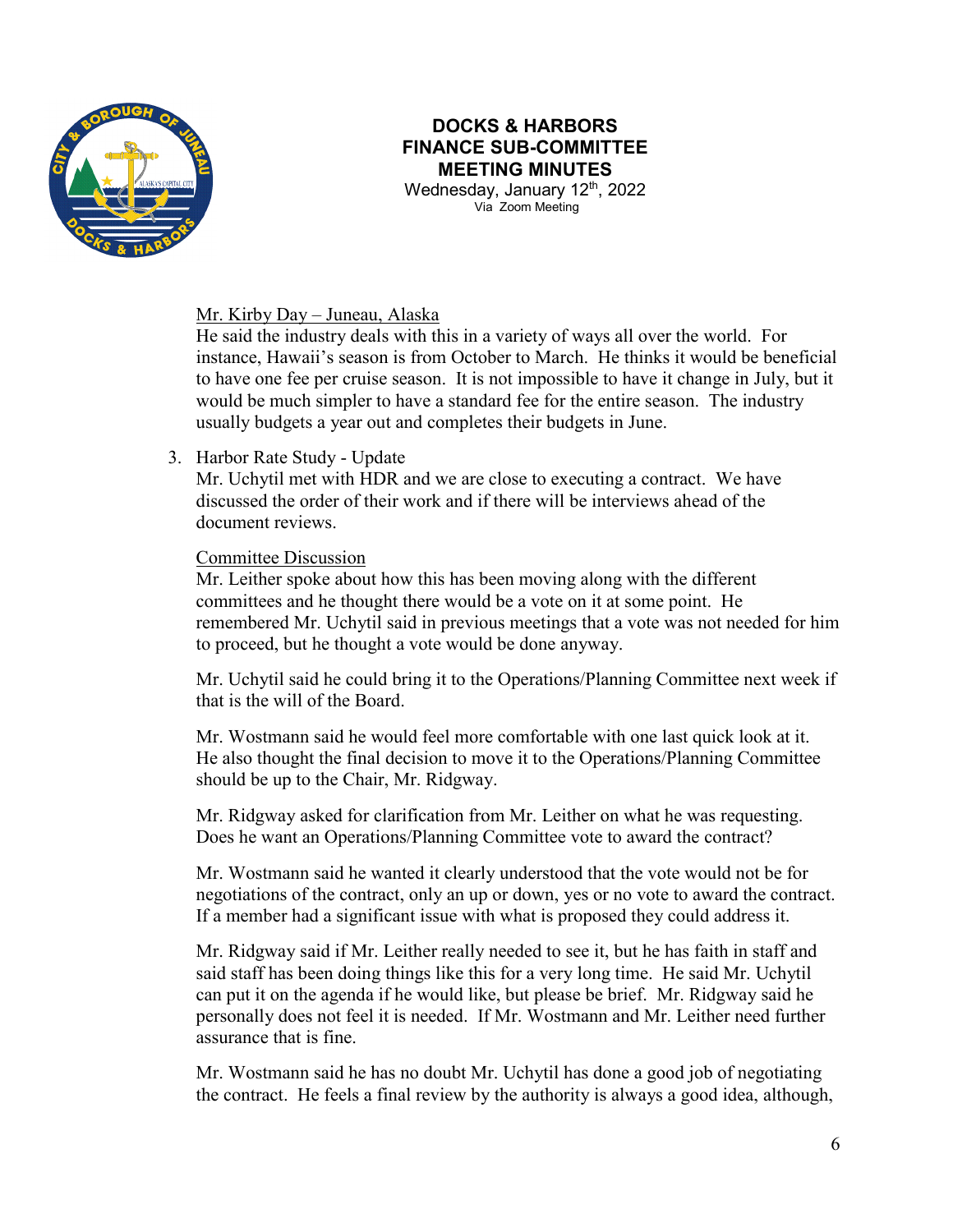

Wednesday, January 12<sup>th</sup>, 2022 Via Zoom Meeting

he does not feel that strongly about this. If members here tonight disagree and feel we should go ahead without putting it forward he was fine with that too.

Mr. Etheridge said we already set the maximum fee that can be charged. He does not understand what we would be looking at to approve. Are we trying to vote on the methods the consultant uses?

Mr. Leither said throughout this process he feels he has asked several times at what time does this become final. He keeps hearing once we advance it out of committee, we will then have a final chance to take a look at things. Now it seems things are done and he isn't sure when or how that happened. He is afraid the study will tell us to increase the rates by 6% across the board, and we do not need a study to do that at the cost of \$50,000. He would be happy to vote for this if there was data proving it was worth the expense. Mr. Leither would also like to see sample work and multiple explanations for why rate increases would be needed.

Mr. Ridgway said the first mention of a rate study was over a year ago. We were looking at financial darkness and realizing we have not raised rates in many years, some had not changed in over a decade. He does not want to slow this process down but it might be a legitimate step to take. He asked Mr. Leither what type of motion he was hoping for if this went to the Operations/Planning Committee, and finally the Full Board. He remembers speaking about the scope of work over many meetings and even voting on that for the study. We also approved the funding for the study as a group. He is not 100% sure what the motion would be.

Mr. Leither said the motion he sees as needed is approving the consultant and seeing the contract that Mr. Uchytil has created. He needs to see the consultant is taking it in a very detail oriented way to feel comfortable voting for it. He wants to see an exact reason for increasing or decreasing fees. He would like to see if they are truly the best company. He never saw the selected company's proposal.

Mr. Wostmann said there was a solicitation to all of the Board members to see if they would like to be a part of the selection committee and participate in the evaluation process. The evaluation team did just that by listening to the approach they would take and about what type of data they would collect. He said Mr. Leither's concerns were not presented to this committee, but they were addressed. He is not opposed to a final review but they did approve an RFP, which gave the approval for Mr. Uchytil to go ahead with the rate study. As a matter of fact, he was specifically directed to do so. He feels the Board would be pushing the envelope to ask for further review.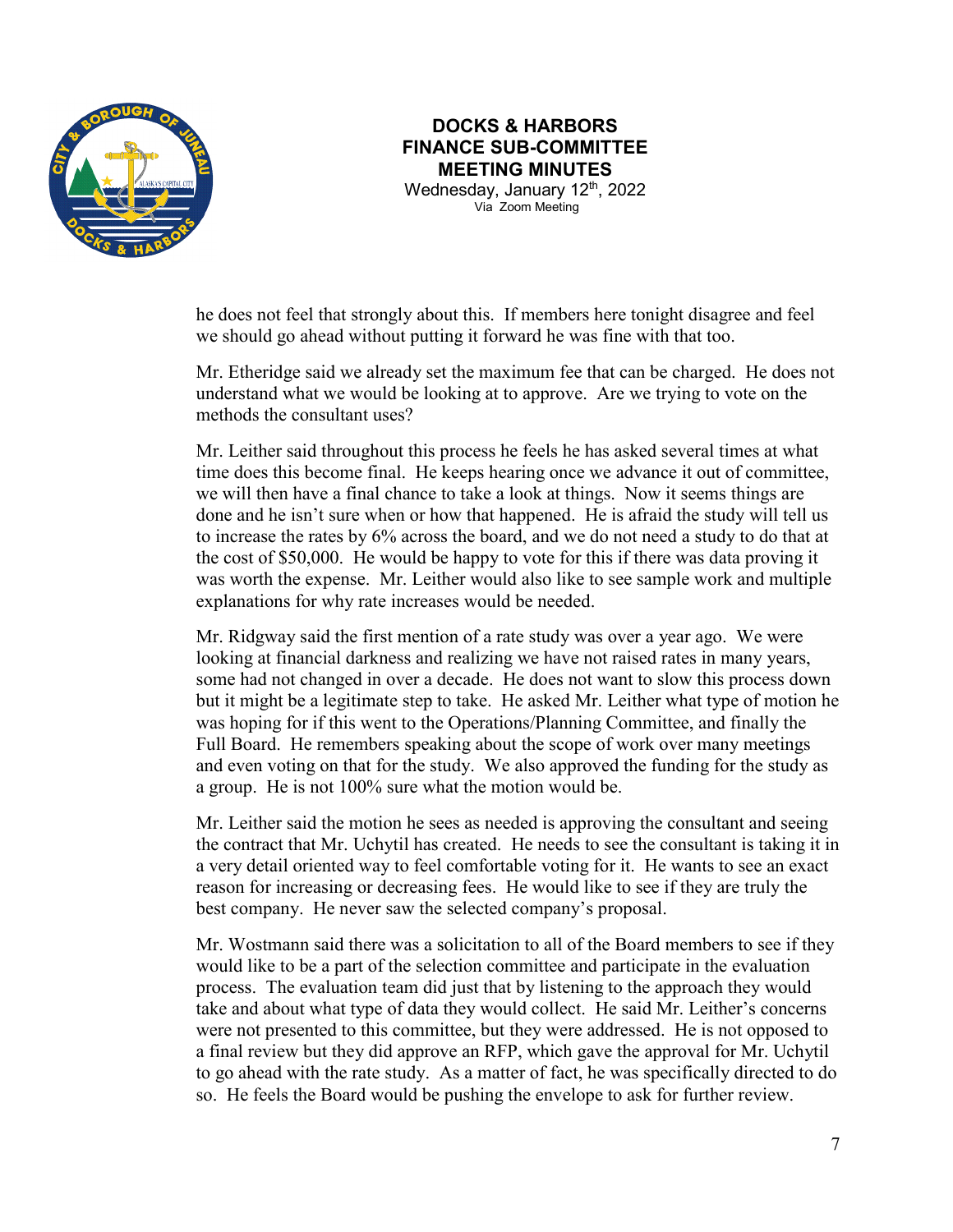

Wednesday, January 12<sup>th</sup>, 2022 Via Zoom Meeting

Mr. Leither said he remembers the meeting with the RFP and is frustrated he did not get the answers he was looking for. He kept asking what is next, and is this the end. The answer he received was, "we advanced it, and then we can look at it later". Then we could approve the budget set aside for this. He was out of town for a meeting and might feel better if he could get a sample of the consultant's work.

Mr. Wostmann said due to the way Mr. Leither feels, and the confusion, we should put this on the agenda for the next Operations/Planning Committee. This would give Mr. Leither or any other member a chance to voice concerns. The only option with the motion would be to vote it up or down. Once the Port Director is given instructions to proceed and negotiate the contract that is the time for members to voice concerns. He does not think it should become policy for the members to second guess the director every time we have a contract.

Mr. Etheridge agreed and said every member had the opportunity to sit in on that selection committee and only two did. He feels everyone did an excellent job on the interviews. We did not just accept their written responses but also did an oral interview on the final two. We spent a lot of hours with staff going through the interviews and paperwork. He feels we are now trying to pull the rug out from underneath Mr. Uchytil. We gave him the okay to negotiate the contract. His recommendation is for Mr. Leither to get together with Mr. Uchytil so Mr. Leither can state his concerns and ask questions.

Mr. Ridgway said it is fine if we add this to the Operations/Planning Committee agenda. We can then take a roll-call vote on awarding the contract. He wants Mr. Leither to speak with Mr. Uchytil and get his answers. He feels this rate study will go through especially with all the work that has gone into it so far.

Mr. Leither said he is not trying to denigrate the work that has gone into this rate study thus far. He is frustrated with the process and is happy with a vote at the next Operations/Planning Committee meeting. He asked if he was able to get a sample of the work given by this company.

Mr. Uchytil said he did not want a copy of the proposals released prior to the selection committee making a decision. We can now make all three proposals available to members.

Mr. Leither said he only wants to review the work of the company that was selected by the committee.